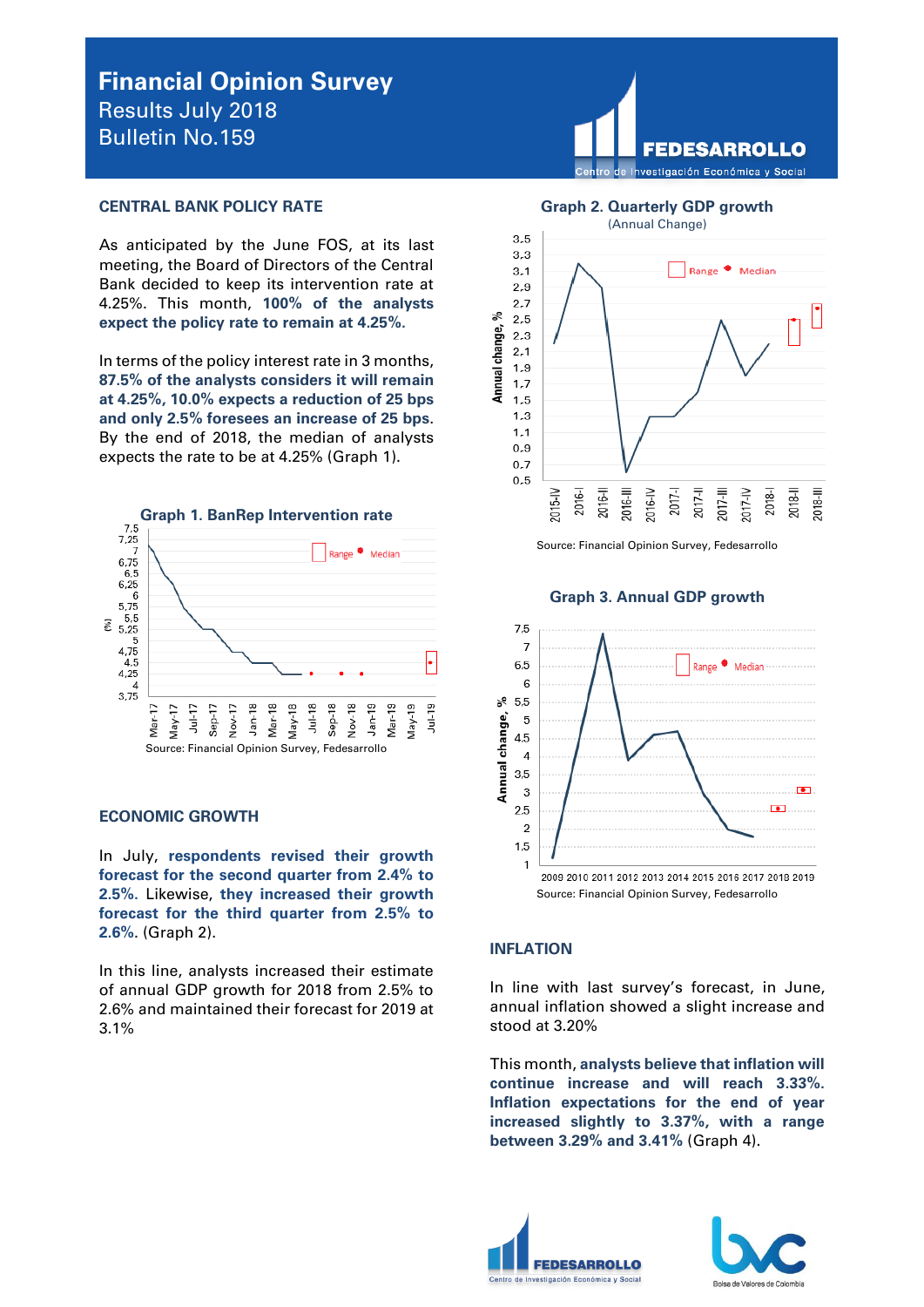

## **EXCHANGE RATE**

Exchange rate USD/COP closed in June at \$2,930, a monthly depreciation of 1.8%. Until mid-July the exchange has apreciated, reaching a minimun value of \$ 2,862 pesos per dollar on July  $14<sup>th</sup>$ . For the end of July, **analysts expect the exchange rate to be between \$ 2,850 and \$ 2,900**, with \$ 2.880 as a median response (Graph 5). **On the other hand, the projection of the exchange rate for the next three months was between \$ 2,860 and \$2,950** with \$2,900 as a median response.

By the end of 2018, 50% of the analysts around the median believe that the dollar will be between \$2,877 and \$2,957, with \$2,900 as the median response.



# **Graph 5. Exchange rate at the end of the**

## **TES 2024 RATE**

During the last month there has been a high volatility in the negotiation rate of the TES 2024. In this context, **relative to June, there was an increase from 91.8% to 94.9% in the share of analysts expecting a rate above 6.0% for the next three months** (Graph 6)**.**



Source: Financial Opinion Survey, Fedesarrollo

# **DEBT SPREAD – EMBI+ COLOMBIA**

Debt spread, measured through the EMBI+ Colombia, is defined as the difference between the yield of Colombian securities issued abroad and the yield of U.S treasury securities. Debt spread decreased from 204 bps in mid-June to 179 bps by the end of July 18th . **This month analysts are divided on the behavior of the spread in the next three months: 35.9% of respondents believe that it will remain the same, 33.3% believe that it will increase, while 30.8% expect a reduction**  (Graph 7).



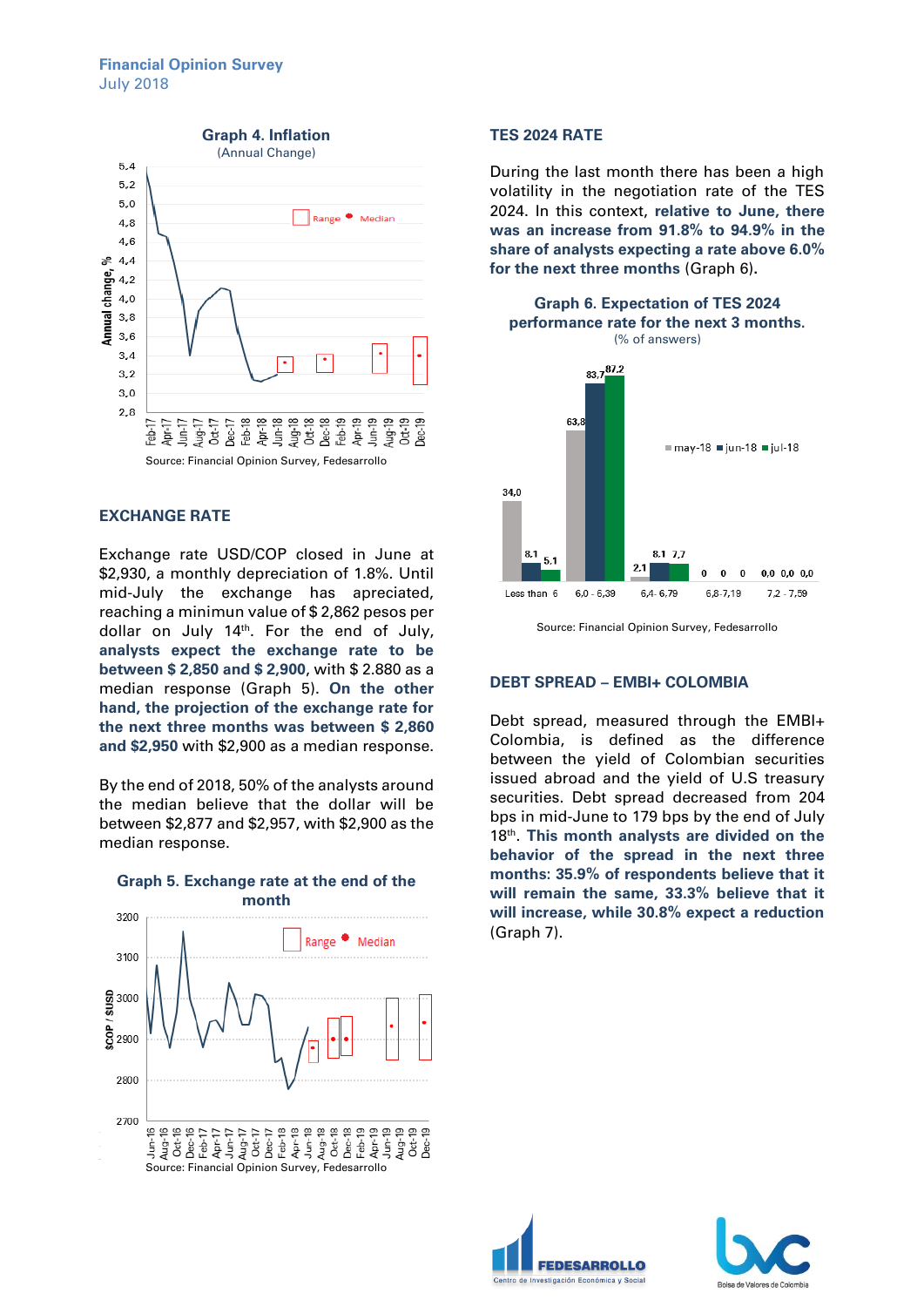# **Financial Opinion Survey** July 2018



# **Graph 7. Expectation on the 3-months debt**

**spread** (% of answers)

Source: Financial Opinion Survey, Fedesarrollo

# **FACTORS AFFECTING INVESTMENT**

This month, the proportion of analysts that considered external factors as the most relevant aspect when it comes to investing increased from 27.0% in June to 47.4% in July**. On the other hand, although the fiscal policy loses relevance against the previous month, it is in second place with 18.4%** (Graph 8).



#### **INVESTMENT PREFERENCE**

Relative to past month, **in July portfolio managers increased their preferences for private debt indexed to the IBR, for Cash and for local stocks**. In contrast, preference for private debt fixed rate and indexed to CPI which nevertheless remains the position with the greatest preference (Graph 9).

# **Graph 9. Projection of Positions in the Next 3 Months for Different Assets**



\*Balance: % of respondents who will increase their position minus% of respondents that will decrease their position Source: Financial Opinion Survey, Fedesarrollo

Compared to the historical average of the survey, there is a greater preference for private debt indexed to the CPI and to the IBR, and for TES UVR, as well as a lower preference for assets to fixed rate (private debt and TES) (Graph 10).

## **Graph 10. Projection of Positions in the Next 3 Months for Different Assets vs Historical Average**



balances from June 2014 to date. Source: Financial Opinion Survey, Fedesarrollo

#### **COLCAP**

The COLCAP reflects the price changes of the most liquid shares of the Colombian Stock Exchange. In July **76.3% of analysts expects a valuation of the index in the next three months** (Table 1). This proportion increased 12.4 pps compared to the results of last month. On the other hand, the share of analysts expecting the index to devaluate in



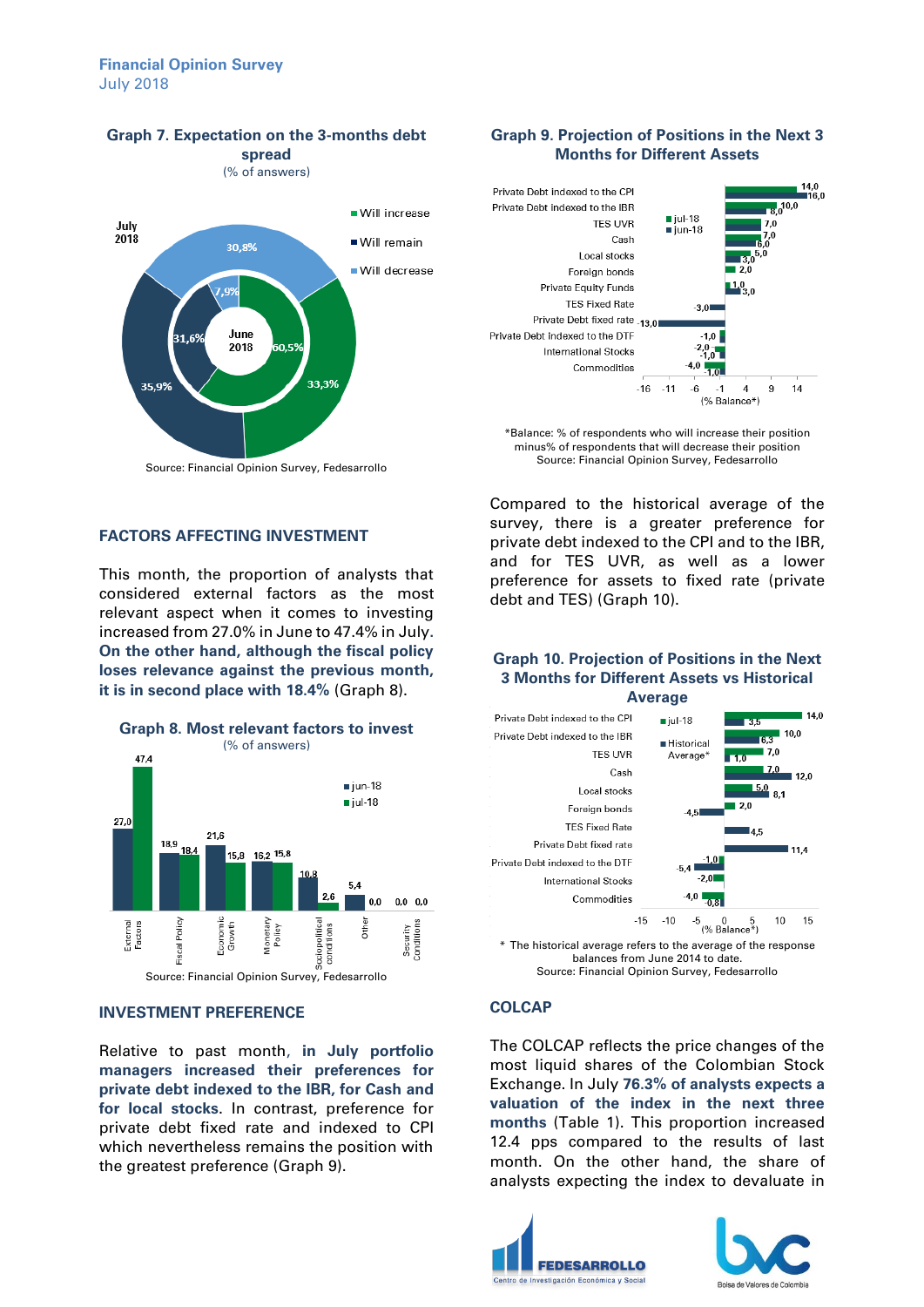the next three months decreased from 30.6% to 21.0%.

#### **Table 1. Expectations about the COLCAP Index Price at 3 months\*** (% of answers)

| <b>Index COLCAP Price level</b>       | June de | July de |  |
|---------------------------------------|---------|---------|--|
|                                       | 2018    | 2018    |  |
| Will increase 10% or more             | 2,8%    | 0.0%    |  |
| Will increase between 5% and 9,99%    | 0,0%    | 10,5%   |  |
| Will increase between 0,01% and 4,99% | 61,1%   | 65,8%   |  |
| Will remain                           | 5.6%    | 2,6%    |  |
| Will decrease between 0,01% and 4,99% | 30.6%   | 18,4%   |  |
| Will decrease between 5% and 9,99%    | 0.0%    | 2,6%    |  |
| Will decrease between 10% or more     | 0.0%    | 0.0%    |  |

Source: Financial Opinion Survey, Fedesarrollo

# **Graph 11. Balance on the Price of the COLCAP Index 3 months\***



**MOST ATTRACTIVE COLCAP´S STOCKS**

The FOS consults analysts about the three stocks within COLCAP index that they consider most attractive. This month **shares of Empresas de Energía de Bogotá (EEB) ranked first again**, with preference expressed by 43.5% of those who invest in shares. It was followed by the **shares of Grupo Éxito, Nutresa and Grupo Sura** (Graph 12).

In the last month there was a greater appetite of the respondents for shares from the Holdings and the consumption and energy sectors. On the contrary, there is evidence of a reduction in preference for shares from the oil and construction sectors (Graph 13)

#### **Graph 12. More attractive COLCAP Stocks for investors**

(% of the respondents who consider the stock as one of the three more attractive)



### **Graph 13. More attractive COLCAP sectors for investors**

(% of the respondents who consider the stock as one of the three more attractive)



## **RISK COVERAGE**

The FOS asks portfolio managers about the types of risk for which they plan to establish coverage in the next three months. In July **52.0% of respondents said they are planning on hedging against foreign exchange risk in the short term, which represents a decrease of 1.8 pps compared to last month.** The percentage of managers expected to hedge against the interest rate risk was in second place, with an increase of 5.7 pps compared to the previous month. (Graph 14).





(% of answers)